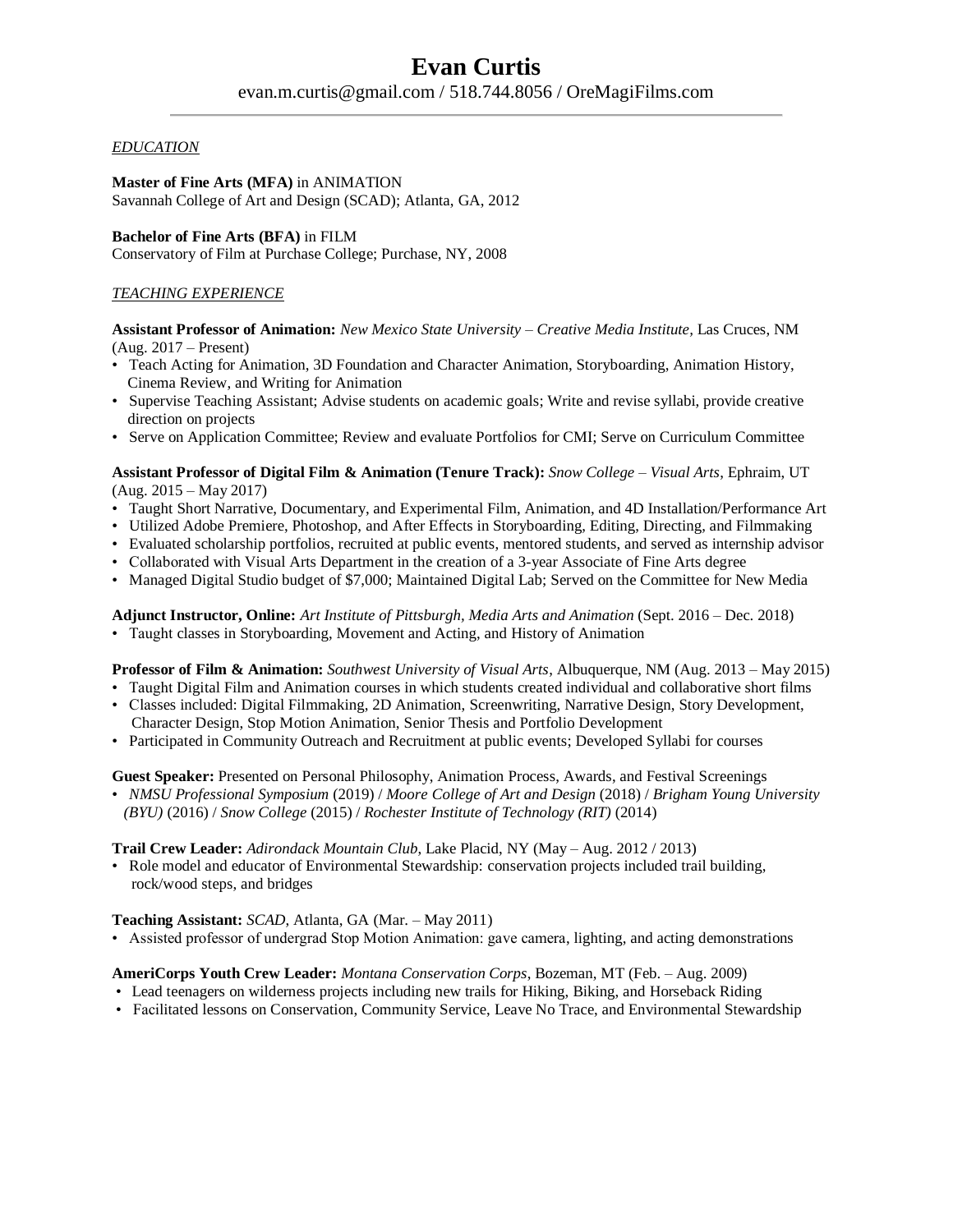### *PRODUCTION EXPERIENCE*

**Supervising Producer:** *Silo FX* and *Boo2Yoo, Inc.,* Las Cruces, NM (Oct. 2017 – Present)

• Supervise small crew creating 3D Models, Environments, Rigs, and Animation for a short *Zombie Zoo* series promo to be pitched at cable networks, Netflix, Amazon Studios, and Hulu

**Videographer and Editor:** *Utah International* and *Canyon Country Discovery Center*, UT (May – July 2017)

• Created five short documentaries on refugee students from *Utah International* camping for the first time

### **Director and Crew Supervisor:** *KOB TV*, Albuquerque, NM (December 2014)

- Animation Director on Good Day New Mexico *Breaking Bad* Holiday parody for local KOB-TV
- Supervised crew on storyboards, backgrounds, character designs, and animation

### **Animator and Editor:** *Opera Cabal*, NM (Sept. – Oct. 2014 / April 2018)

- 2014 Created animation for live-performance with Chicago Composer's Orchestra, called "Where'd You Go?"
- 2018 Created music video for album release, called "This Kind of Love."

### **Videographer:** *Omega Sea Ltd.*, Sitka, Alaska (July – Aug. 2013)

• Created short documentary about Omega Sea's process of fishing wild Alaskan salmon for their products

#### **Director, Animator, Editor, Sound Designer:** *Brick Show TV*, Atlanta, GA (Jan. 2013)

• Created short Star Wars Lego animation called *Kenobi Chronicles;* Has 70,000 views online

**Writer, Director, Animator, Editor:** *Slumberland Records*, Atlanta, GA (Jul. 2011)

• Created two animated music videos for the band Gold-Bears, called *Tally* and *All Those Years*

**Adult Swim Development Intern –** *Squidbillies* **&** *Aqua Teen***:** *Cartoon Network*, Atlanta, GA (Jan. – Apr. 2011)

• Conformed scripts, assisted in voice records, delivered broadcast tapes, evaluated pitches and story submissions

**Animator, Editor, Sound Designer:** *SCAD and Crawford Media*, Atlanta, GA (Mar. – May 2011)

• Provided stop motion, editing, and sound design for *Veritable Red* in collaboration with Crawford Media Services

## **Supervisor and Animator:** *SCAD 3D Film "Drag N' Fly,"* Atlanta, GA (Jan. – Mar. 2011)

• Supervised undergrads on production of 3D short film, storyboard by Blue Sky Studios' John Hurst

### **Director, Writer, Animator:** *LEGO – 24Hr Generate,* Atlanta, GA (Oct. 2009)

• Collaborated on 60 second LEGO film under the guidance of LEGO's Creative Director; Won Best Animation

### **Production Assistant and Cameraman:** *Fredrick Ford's Music Video "Out of The Dark*," NY (Jun. 2007)

• Promoted to cameraman on second day: operated handheld camera, Steadicam, and jib arm

### **Director and Animator:** *Test Pattern Media*, CA and NY (Dec. 2007 – Aug. 2008)

• Interpreted/ transformed Producer's script into a short film-noir animation called "Street Sweeper"

### **Production Intern –** *Horton Hears a Who* **&** *Ice Age 3***:** *Blue Sky Studios*, White Plains, NY (Sept. – Dec. 2007)

- Performed administrative and production tasks in the Lighting, Story, and Animation departments
- Ran meetings for lighting designers, edited audio/video clips for animators, prepared storyboards

### **Sound Mixing Intern:** *Adirondack Theater Festival*, Glens Falls, NY (Jun. – Aug. 2006)

• Sound mixer on three stage productions and a musical, worked with director Martha Banta (*Rent* / *Mamma Mia!*)

### *SKILLS*

- Proficient in Adobe CC, Avid, Wacom, Final Draft, HTC Vive, Google Tilt Brush, Maya Animation
- Proficient in OSX, Microsoft Windows, DSLR and GoPro Filmmaking, Editing, and Sound Design